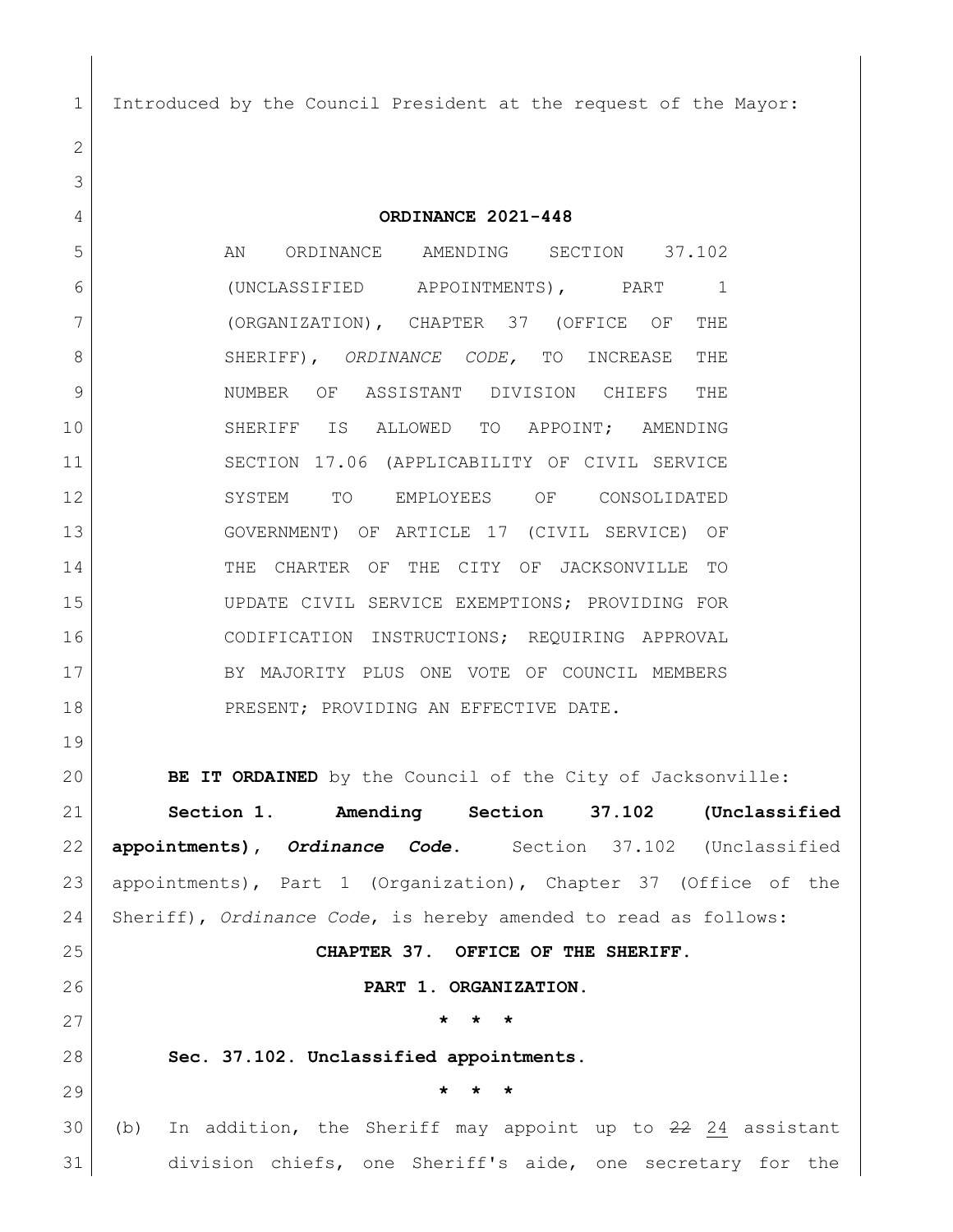1 Sheriff, one secretary for the Undersheriff, and up to four secretaries for assignment to department directors provided for in this Chapter. Each such position shall be in the unclassified service of the City and shall not be subject to 5 the Civil Service laws affecting the City. Persons appointed to any of these positions may be removed at any time by the 7 Sheriff without cause, but, upon removal, the appointee shall 8 be entitled to each of the civil service and pension rights to 9 which the appointee was entitled, if any, prior to the appointment.

**\* \* \***

 **Section 2. Amending Section 17.06 (Applicability of civil service system to employees of consolidated government), Charter of the City of Jacksonville.** By virtue of Section 17.06 (Applicability 15 of civil service system to employees of consolidated government), Article 17 (Civil Service), *Charter of the City of Jacksonville*, is hereby amended to read as follows:

## **ARTICLE 17. CIVIL SERVICE.**

**\* \* \***

 **Sec. 17.06. Applicability of civil service system to employees of consolidated government.** The civil service provisions of this charter shall be applicable to all employees of the consolidated government except:

**\* \* \***

(aa) The following persons employed by the office of the sheriff:

**\* \* \***

27 (5) Up to  $2\theta$  24 assistant division chiefs.

**\* \* \***

 **Section 3. Codification Instructions.** The Codifier and the Office of General Counsel are authorized to make all chapter and division changes consistent with the changes set forth herein.

 $-2 -$